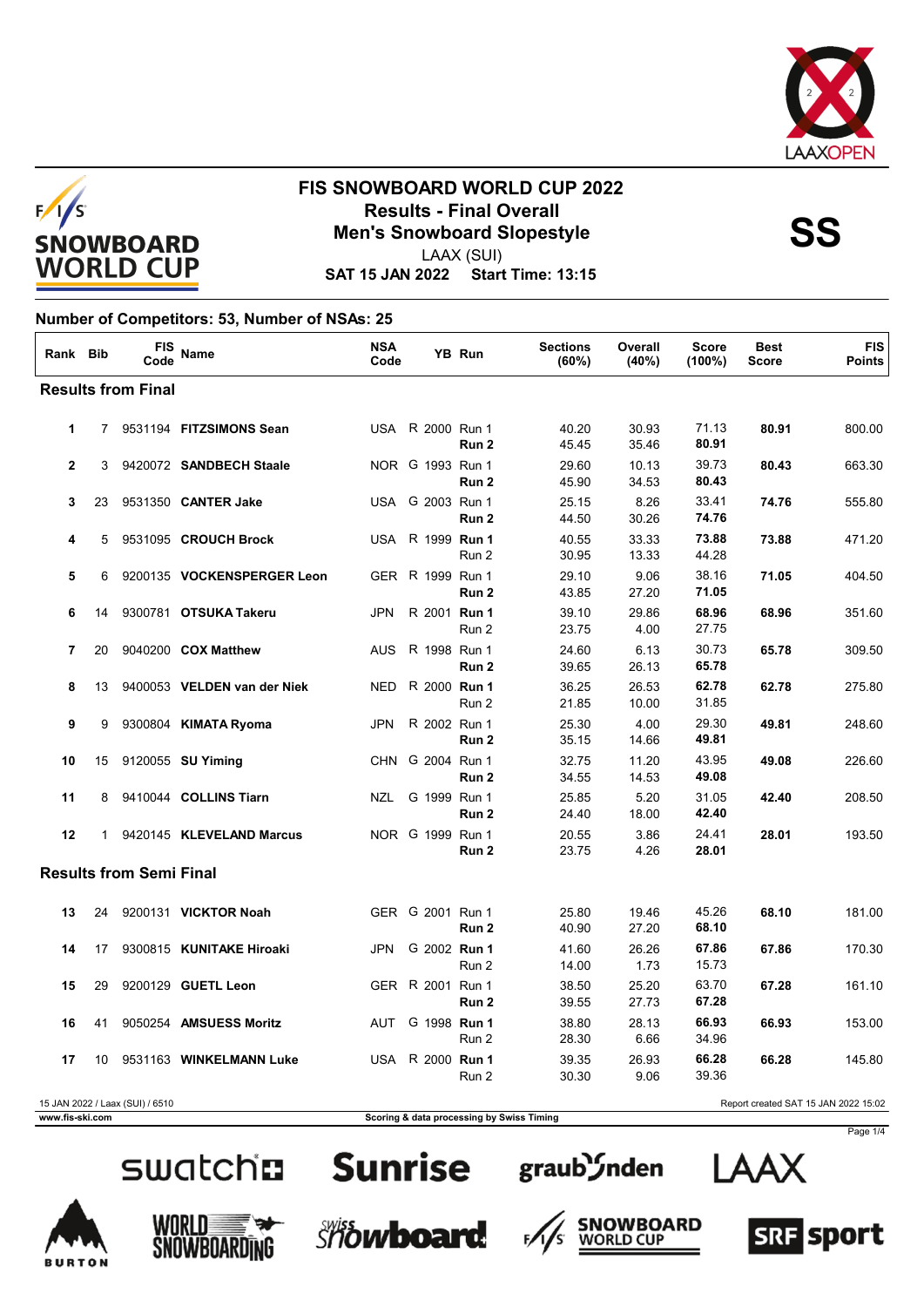



LAAX (SUI)

**SAT 15 JAN 2022 Start Time: 13:15**

| Rank Bib |    | <b>FIS</b><br>Code                | <b>Name</b>                                               | <b>NSA</b><br>Code | YB Run                               |                    | <b>Sections</b><br>(60%) |          |          | Overall<br>(40%) |    | <b>Score</b><br>$(100\%)$ |                | <b>Best</b><br><b>Score</b> |                             | <b>FIS</b><br><b>Points</b> |
|----------|----|-----------------------------------|-----------------------------------------------------------|--------------------|--------------------------------------|--------------------|--------------------------|----------|----------|------------------|----|---------------------------|----------------|-----------------------------|-----------------------------|-----------------------------|
| 18       | 2  |                                   | 9420133 ROISLAND Mons                                     |                    | NOR R 1997 Run 1<br>Run 2            |                    | 32.10<br>38.35           |          |          | 9.86<br>27.20    |    |                           | 41.96<br>65.55 | 65.55                       |                             | 139.30                      |
| 19       | 51 |                                   | 9420129 KLEIVDAL Stian                                    |                    | NOR R 1997 Run 1<br>Run 2            |                    | 22.90<br>37.95           |          |          | 6.13<br>27.06    |    |                           | 29.03<br>65.01 | 65.01                       |                             | 133.30                      |
| 20       | 18 |                                   | 9510438 HUBER Nicolas                                     | SUI                | G 1995 Run 1<br>Run 2                |                    | 34.60<br>28.15           |          |          | 24.53<br>10.13   |    |                           | 59.13<br>38.28 | 59.13                       |                             | 127.80                      |
| 21       | 33 |                                   | 9480582 KHADARIN Vladislav                                | <b>RUS</b>         | R 1998 Run 1<br>Run <sub>2</sub>     |                    | 29.95<br>36.50           |          |          | 10.93<br>21.46   |    |                           | 40.88<br>57.96 | 57.96                       |                             | 122.50                      |
| 22       | 26 | 9050251                           | <b>MILLAUER Clemens</b>                                   | AUT                | R 1994 Run 1<br>Run 2                |                    | 27.65<br>35.25           |          |          | 17.60<br>22.53   |    |                           | 45.25<br>57.78 | 57.78                       |                             | 117.60                      |
| 23       | 22 |                                   | 9420140 TISCHENDORF Fridtjof                              |                    | NOR R 1997 Run 1<br>Run 2            |                    | 26.60<br>27.20           |          |          | 4.00<br>10.80    |    |                           | 30.60<br>38.00 | 38.00                       |                             | 112.80                      |
| 24       | 21 |                                   | 9500081 MATTSSON Niklas                                   |                    | SWE R 1992 Run 1<br>Run 2            |                    | 11.35<br>18.15           |          |          | 2.13<br>4.13     |    |                           | 13.48<br>22.28 | 22.28                       |                             | 108.20                      |
| Rank Bib |    | FIS<br>Code                       | <b>Name</b>                                               | <b>NSA</b><br>Code | YB Run                               | J1                 | J2                       | J3       | J4       | J5               | J6 |                           | J7 J8          | <b>Score</b>                | <b>Best</b><br><b>Score</b> | <b>FIS</b><br><b>Points</b> |
|          |    | <b>Results from Qualification</b> |                                                           |                    |                                      |                    |                          |          |          |                  |    |                           |                |                             |                             |                             |
| 25       | 11 |                                   | 9060003 de BUCK Sebbe                                     | BEL                | G 1995 Run 1<br>Run 2                | 8<br>68            | 13<br>60                 | 17<br>61 | 18<br>62 | 8<br>60          |    |                           |                | 62.20                       | 12.80 62.20                 | 103.70                      |
| 26       | 53 |                                   | 9150266 HRONES Jakub                                      |                    | CZE G 2004 Run 1<br>Run 2            | 52<br>67           | 51<br>57                 | 50<br>60 | 52<br>60 | 52<br>66         |    |                           |                | 51.40<br>62.00              | 62.00                       | 99.20                       |
| 27       | 43 |                                   | 9030049 CHIARADIO de la IGLESIA Federico ARG R 1997 Run 1 |                    | Run 2                                | 28<br>57           | 25<br>59                 | 26<br>62 | 29<br>58 | 27<br>59         |    |                           |                | 27.00<br>59.00              | 59.00                       | 94.90                       |
| 28       | 47 |                                   | 9510412 HOFMANN Patrick                                   | SUI                | G 2001 Run 1<br>Run 2                | 58<br>15           | 58<br>16                 | 59<br>18 | 57<br>18 | 60<br>17         |    |                           |                | 58.40<br>16.80              | 58.40                       | 90.60                       |
| 29       | 31 |                                   | 9500160 MATHISEN William                                  |                    | SWE G 2003 Run 1<br>Run 2            | 56<br>55           | 56<br>58                 | 59<br>57 | 58<br>57 | 58<br>57         |    |                           |                | 57.40<br>56.80              | 57.40                       | 86.40                       |
| 30       | 12 |                                   | 9510319 THOENEN Moritz                                    | SUI                | R 1996 Run 1<br>Run 2                | 26<br>55           | 32<br>60                 | 25<br>57 | 28<br>55 | 30<br>55         |    |                           |                | 28.20<br>56.40              | 56.40                       | 82.20                       |
| 31       | 37 |                                   | 9240028 FRICZ Botond Istvan                               |                    | HUN G 2000 Run 1<br>Run <sub>2</sub> | 5<br>59            | $\overline{4}$<br>56     | 9<br>58  | 11<br>56 | 13<br>52         |    |                           |                | 8.40<br>56.20               | 56.20                       | 78.00                       |
| 32       | 36 |                                   | 9700047 JAROS Samuel                                      |                    | SVK G 2001 Run 1<br>Run 2            | 57<br>30           | 55<br>34                 | 54<br>32 | 54<br>30 | 56<br>30         |    |                           |                | 55.20<br>31.20              | 55.20                       | 73.90                       |
| 33       | 55 |                                   | 9110019 YANEZ Alvaro                                      | CHI.               | G 2002 Run 1<br>Run <sub>2</sub>     | 22<br>50           | 27<br>47                 | 19<br>49 | 18<br>50 | 20<br>46         |    |                           |                | 21.20<br>48.40              | 48.40                       | 69.70                       |
| 34       | 32 |                                   | 9400067 WOLF Casper                                       |                    | NED G 2001 Run 1<br>Run 2            | 46<br>48           | 44<br>41                 | 47<br>43 | 47<br>45 | 48<br>44         |    |                           |                | 46.40<br>44.20              | 46.40                       | 65.60                       |
| 35       | 38 |                                   | 9190422 VALAX Enzo                                        |                    | FRA R 2000 Run 1<br>Run 2            | 36<br>$\mathbf{1}$ | 44<br>3                  | 45<br>5  | 48<br>6  | 47<br>6          |    |                           |                | 44.00<br>4.20               | 44.00                       | 61.50                       |

15 JAN 2022 / Laax (SUI) / 6510 Report created SAT 15 JAN 2022 15:02

**www.fis-ski.com Scoring & data processing by Swiss Timing**

















Page 2/4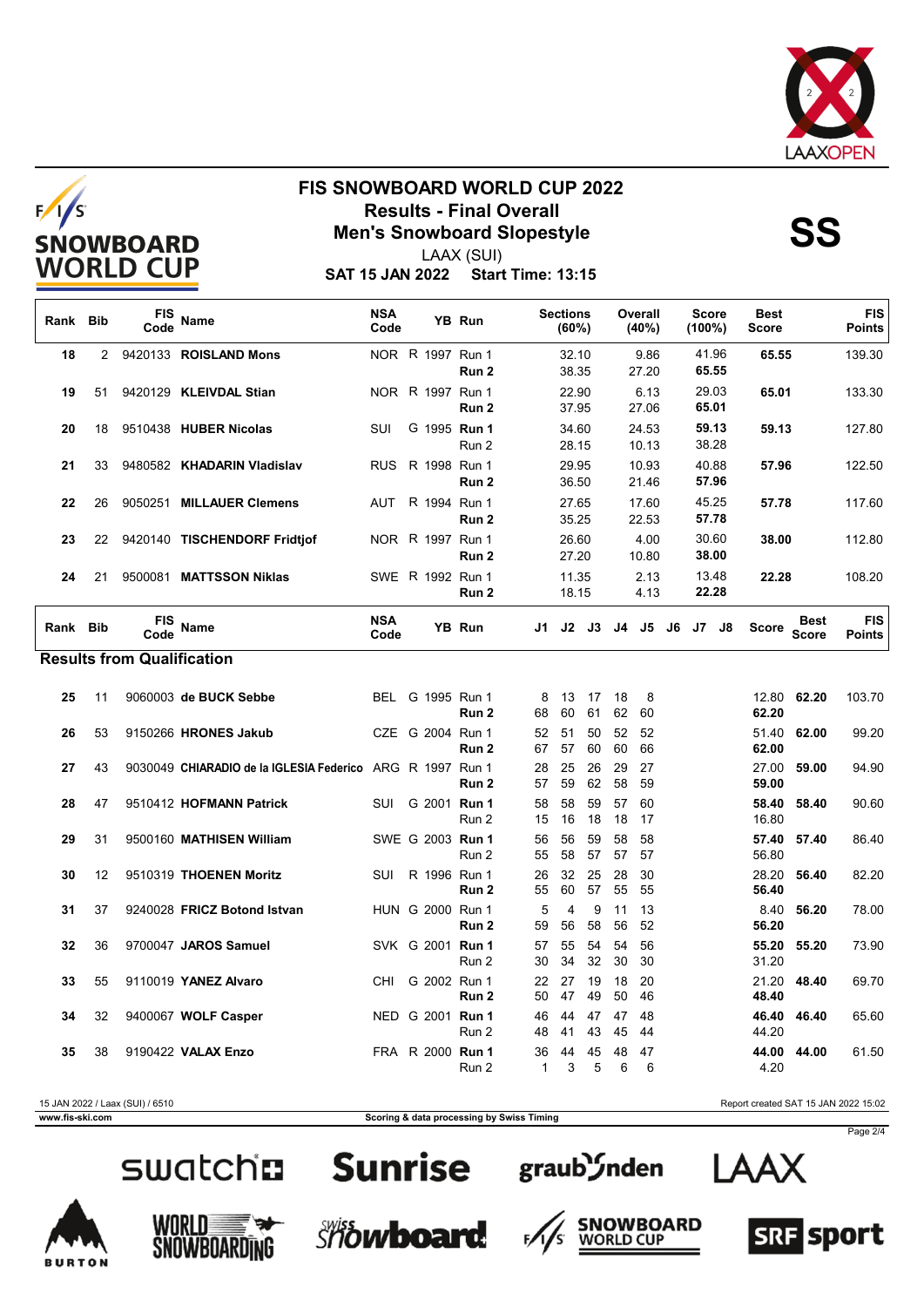



LAAX (SUI)

**SAT 15 JAN 2022 Start Time: 13:15**

| Rank | <b>Bib</b> | <b>FIS</b><br>Code | <b>Name</b>                 | <b>NSA</b><br>Code |                  | YB Run           | J1.                  | J2                   | J3                   |                      | J4 J5                | J6 | J7 J8 | Score                    | Best<br><b>Score</b> | <b>FIS</b><br><b>Points</b> |
|------|------------|--------------------|-----------------------------|--------------------|------------------|------------------|----------------------|----------------------|----------------------|----------------------|----------------------|----|-------|--------------------------|----------------------|-----------------------------|
| 36   | 46         |                    | 9510443 PUENTER Nick        | SUI                | G 2002 Run 1     | Run 2            | 40<br>41             | 41<br>43             | 39<br>37             | 46<br>45             | 47<br>36             |    |       | 40.40                    | 42.60 42.60          | 57.40                       |
| 37   | 58         |                    | 9400106 VERMAAT Sam         |                    | NED R 2005 Run 1 | Run 2            | 42<br>41             | 40<br>39             | 42<br>41             | 45<br>47             | 40<br>39             |    |       | 41.40                    | 41.80 41.80          | 53.30                       |
| 38   | 49         |                    | 9290315 MAFFEI Alberto      | <b>ITA</b>         | R 1995 Run 1     | Run 2            | 40<br>12             | 40<br>19             | 41<br>29             | 43<br>26             | 40<br>25             |    |       | 22.20                    | 40.80 40.80          | 49.20                       |
| 39   | 30         |                    | 9290314 LIVIERO Nicola      | <b>ITA</b>         | R 1999 Run 1     | Run 2            | 34<br>5              | 37<br>4              | 43<br>$\overline{7}$ | 43<br>8              | 45<br>$\overline{7}$ |    |       | 40.40<br>6.20            | 40.40                | 45.10                       |
| 40   | 40         |                    | 9510474 LOTORTO Alex        | SUI                | G 2004 Run 1     | Run 2            | 13<br>38             | 26<br>39             | 27<br>40             | 30<br>41             | 32<br>38             |    |       | 25.60<br>39.20           | 39.20                | 41.00                       |
| 41   | 42         |                    | 1124981 YANG Wenlong        |                    | CHN G 1999 Run 1 | Run 2            | 32<br>19             | 37<br>18             | 40<br>17             | 40<br>15             | 43<br>16             |    |       | 38.40<br>17.00           | 38.40                | 36.90                       |
| 42   | 39         |                    | 9480456 MATVEEV Mikhail     |                    | RUS G 1996 Run 1 | Run <sub>2</sub> | $\overline{2}$<br>33 | $\overline{2}$<br>33 | $\overline{2}$<br>35 | 4<br>36              | 4<br>35              |    |       | 2.80<br>34.40            | 34.40                | 32.90                       |
| 43   | 59         |                    | 9290318 FRAMARIN Loris      | ITA.               | R 1998 Run 1     | Run 2            | 26<br>22             | 30<br>26             | 34<br>18             | 35<br>30             | 37<br>36             |    |       | 32.40<br>26.40           | 32.40                | 28.80                       |
| 44   | 27         |                    | 9290265 ZULIAN Emil         | <b>ITA</b>         | G 1997 Run 1     | Run 2            | 15<br>22             | 17<br>24             | 16<br>21             | 20<br>20             | 19<br>16             |    |       | 17.40<br>20.60           | 20.60                | 24.70                       |
| 45   | 35         |                    | 9510288 BOESIGER Jonas      | SUI                | R 1995 Run 1     | Run 2            | 16<br>$\mathbf 1$    | 18<br>3              | 19<br>6              | 20<br>$\overline{2}$ | 14<br>4              |    |       | 3.20                     | 17.40 17.40          | 20.60                       |
| 46   | 50         |                    | 9500128 BOSCH Anthon        |                    | RSA R 1996 Run 1 | Run 2            | 2<br>18              | 8<br>17              | 9<br>16              | 10<br>15             | 8<br>15              |    |       | 16.20                    | 7.40 16.20           | 16.50                       |
| 47   | 57         |                    | 9510403 GAUGER Wendelin     | SUI                | R 2000 Run 1     | Run 2            | 8<br>$\overline{7}$  | 12<br>8              | 13<br>6              | 15<br>9              | 13<br>5              |    |       | 7.00                     | 12.20 12.20          | 12.50                       |
| 48   | 56         |                    | 9380038 BRCIC Dante         |                    | CRO R 2004 Run 1 | Run 2            | 10<br>11             | 5<br>11              | 11<br>12             | 14<br>12             | 10<br>13             |    |       | 10.00<br>11.80           | 11.80                | 8.40                        |
| 49   | 45         |                    | 9250023 KRISTJANSSON Marino | <b>ISL</b>         | G 2000 Run 1     | Run 2            | $\overline{7}$<br>13 | 6<br>8               | 8<br>11              | 9<br>13              | 6<br>8               |    |       | 7.20<br>10.60            | 10.60                | 4.30                        |
| 50   | 48         |                    | 9220101 COCKRELL Billy      |                    | GBR R 1999 Run 1 | Run 2            | 8<br>9               | 7<br>9               | 5<br>6               | 5<br>8               | 5<br>4               |    |       | 7.20                     | 6.00 7.20            | 0.20                        |
|      | 44         |                    | 9560205 MEKINC Naj          |                    | SLO G 2001 Run 1 | Run 2            |                      |                      |                      |                      |                      |    |       | <b>DNS</b><br><b>DNS</b> | <b>DNS</b>           | 0.00                        |
|      | 4          |                    | 9531241 HENKES Justus       |                    | USA R 2001 Run 1 | Run 2            |                      |                      |                      |                      |                      |    |       | <b>DNS</b><br><b>DNS</b> | <b>DNS</b>           | 0.00                        |
|      | 16         |                    | 9420146 OLIMSTAD Markus     |                    | NOR G 1994 Run 1 | Run 2            |                      |                      |                      |                      |                      |    |       | <b>DNS</b><br><b>DNS</b> | <b>DNS</b>           | 0.00                        |

15 JAN 2022 / Laax (SUI) / 6510 Report created SAT 15 JAN 2022 15:02

**www.fis-ski.com Scoring & data processing by Swiss Timing**

F,

Page 3/4